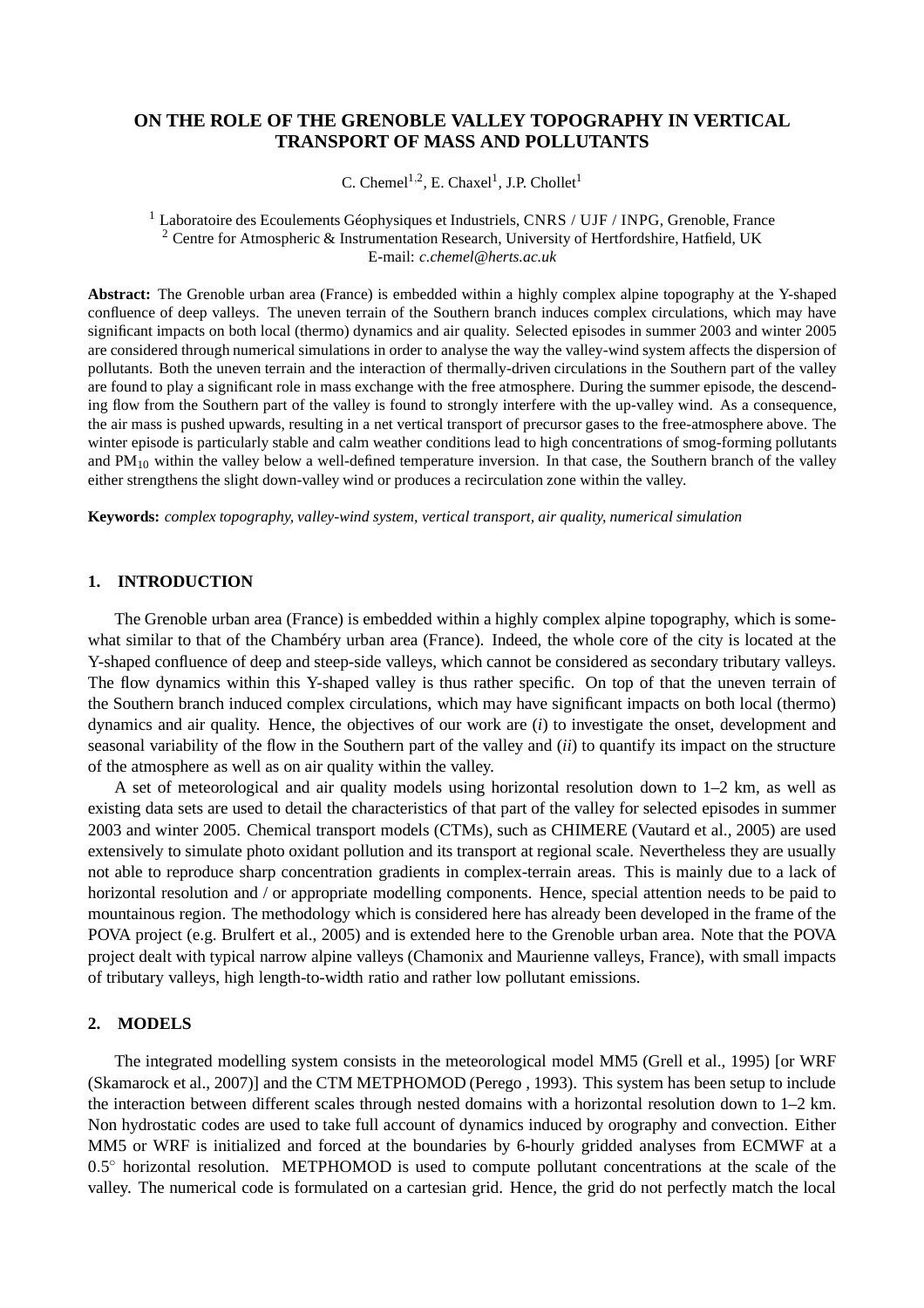orography that combines steep slopes with rather gentle slopes. The model includes 72 chemical species and the RACM chemical scheme is used. Boundary conditions for some of the species, among which ozone and some precursors, are provided from CHIMERE (Schmidt et al., 2001) calculations at regional scale.

Note that METPHOMOD was already used for the Grenoble valley during GRENOPHOT in summer 1999 (Couach et al., 2003). Thus, the model has undergone a validation step using data from the GRENOPHOT field campaign. Also, the model has been validated for the ESCOMPTE campaign in Marseille (Cros et al., 2004), for which both topography and see breeze effects played a significant role in dispersion of pollutants (see Chaxel, 2006, for a detailed validation).

### **3. SUMMER EPISODE**

Numerical simulations were performed for the two-week period corresponding to the heat wave episode in August 2003. Under certain atmospheric conditions, the descending flow from the Southern part of the valley strongly interferes with the up-valley wind, which is well established within the valley (see fig. 1). The vertical structure of the atmosphere can be made of 2 to 3 distinct layers with significant shear between them. As a consequence of the interaction of the circulations due to topographic effects, the air mass is pushed upwards in the Southern part of the valley. The resulting net vertical transport is found to have a significant impact on the high concentration of precursor gases in the free-atmosphere above. Fig. 2 shows that ozone is injected from the mixed layer into the free atmosphere. As a consequence, a natural photo-chemical reactor builds up above the valley. It is very likely that this mechanism contributes to a large degree to the high concentrations of ozone in the area during summertime. During the August heatwave in 2003, a large part of the European lower troposphere was rich in ozone, so that regional transport was an important component of the pollution episode. Note that the mechanism described here is expected to play a role in transport of photo-oxidants as much important than hitherto considered.

#### **4. WINTER EPISODE**

Complex terrain enhances stratification effects in cold weather conditions. Strong temperature inversions inhibit vertical exchanges. Nonetheless a weak valley wind may develop due to ground surface heating at sunny hours and thus enable pollutants to be transported and mixed within a shallow mixed layer. Atmosphere stability makes numerical modelling a real challenge since vertical resolution near the ground surface should be increased whilst the dependency on initial and boundary conditions is more pronounced. Numerical simulations were performed for a two-week episode in February 2005 with gaseous chemistry. Particulate species were treated as passive scalars and included in the emission inventory. Hence, we can expect a realistic distribution in space and time. PM<sub>10</sub> concentrations from measurements and results of METPHOMOD are found be in very good agreement (see Fig. 3). The concentration levels vary within a significant range from day to day although emissions, which are mainly due to trafic, vary on a 24-hour basis. The discrepancies on February 5 may be attributed to a holiday week-end with trafic jams along highways to ski resorts. The good agreement in amplitude in the morning shows that the thickness of the mixed layer is well reproduced in the model. Modelling fails when  $PM_{10}$  mainly comes from the domain boundary, as is the case on February 11.

### **5. CONCLUDING REMARKS**

The modelling system, consisting in the meteorological model MM5 (or WRF) and the CTM METPHO-MOD, was used to investigate pollution episodes in summer 2003 and winter 2005. The Grenoble urban area is situated at the confluence of three valleys which strongly differ one from the other in length and width and axis direction with respect to that of dominant synoptic winds. This makes the valley specific regarding the onset and development of the valley wind system. Depending on the direction of the wind in the Southern part of the valley, the ozone plume from the city may be either swept towards the South or blocked above the urban area. In winter, mixing remains very low due to the strong stability of the valley atmosphere. Nonetheless a weak valley wind may develop due to ground surface heating at sunny hours. This thus allows the dispersion of pollutants (as illustrated for  $PM_{10}$ ).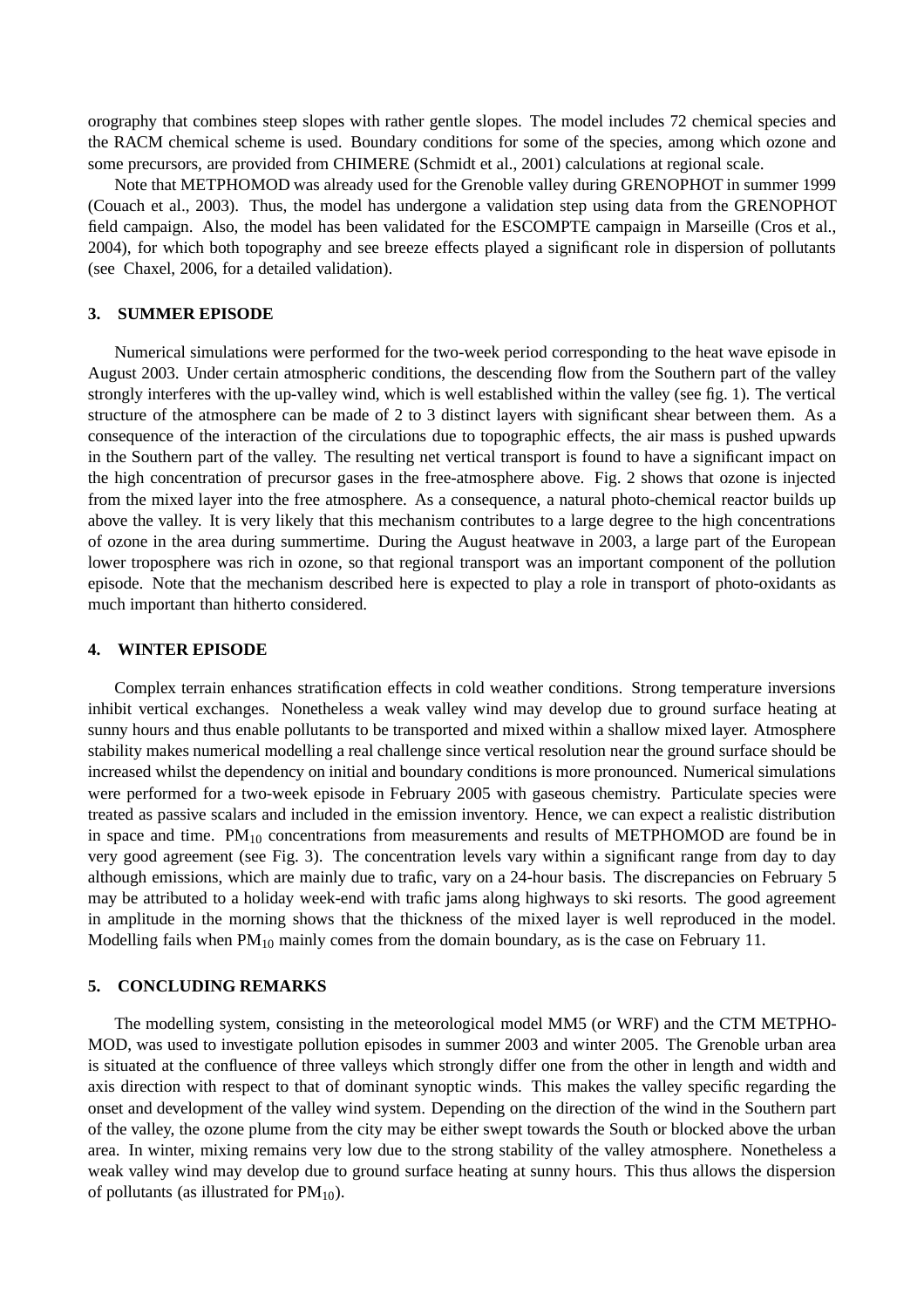

**Figure 1:** Horizontal wind field simulated by WRF on August 4 at 1500 UTC. At that time, the up-valley wind is well established within the valley.



**Figure 2:** Ozone concentration (in ppbv) and velocity field simulated by METPHOMOD in a South-North along-valley section on August 4 at 1500 UTC.



**Figure 3:** PM<sup>10</sup> concentration at *Les Frenes* ground monitoring station from February 4 to 12, 2005: hourly-averaged measurements (grey line) and results from METPHOMOD (black line).